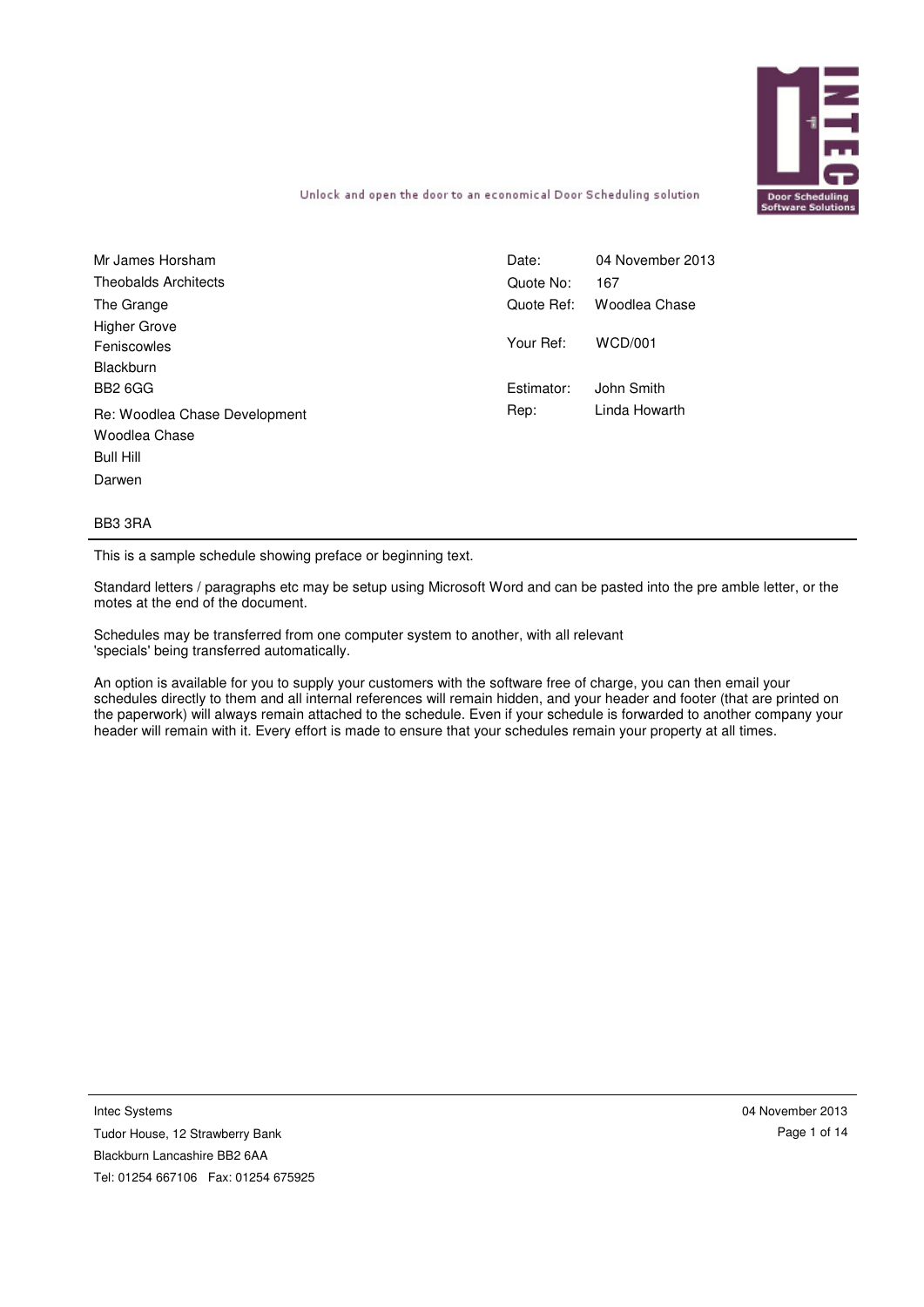

Unlock and open the door to an economical Door Scheduling solution

## **Bellingham - 4 Bedroom Detached House with 2 ensuite bathrooms**

| <b>Set Ref</b> | <b>Set Text</b>       |   |        | <b>Qty Sell Price Line Total</b> |
|----------------|-----------------------|---|--------|----------------------------------|
| <b>DS001</b>   | <b>Cupboard Doors</b> |   | 155.36 | 155.36                           |
| <b>DS002</b>   | Internal Doors        | 8 | 168.71 | 1349.64                          |
| <b>DS003</b>   | <b>Bathroom Doors</b> | 4 | 98.56  | 394.22                           |
| <b>DS004</b>   | Wardrobe Single Door  | 2 | 155.36 | 310.72                           |
| <b>DS005</b>   | Wardrobe Double Doors | 2 | 183.80 | 367.60                           |
| <b>DS010</b>   | Front Door            |   | 222.62 | 222.62                           |
| <b>DS011</b>   | Back/Kitchen Door     |   | 185.26 | 185.26                           |
|                |                       |   | £      | 2985.41                          |

| Ref. | <b>Description</b> |  |  |
|------|--------------------|--|--|
| 03   | 4 Mallam Road      |  |  |
| 05   | 9 Langdale Road    |  |  |
| 07   | 23 Mallam Road     |  |  |
| 11   | 4 Arnside Crescent |  |  |
| 23   | 14 Langdale Road   |  |  |

| Total number:            |          |
|--------------------------|----------|
| <b>Total Type Value:</b> | 14927.05 |

Intec Systems Tudor House, 12 Strawberry Bank Blackburn Lancashire BB2 6AA Tel: 01254 667106 Fax: 01254 675925 04 November 2013 Page 2 of 14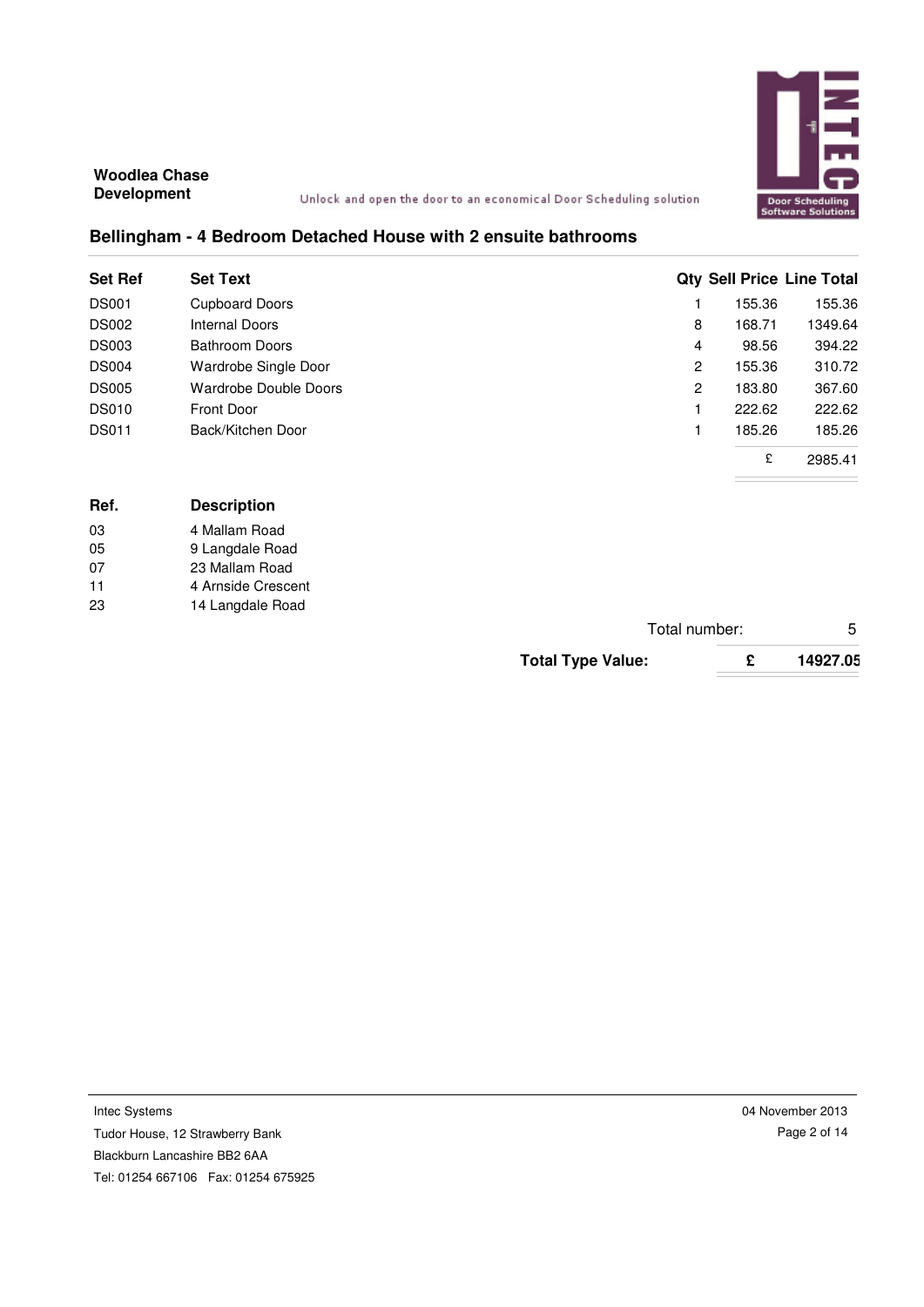

### **Sandringha - 3 Bedroom Detached House**

| <b>Set Ref</b> | <b>Set Text</b>       |   |        | <b>Qty Sell Price Line Total</b> |
|----------------|-----------------------|---|--------|----------------------------------|
| <b>DS001</b>   | <b>Cupboard Doors</b> |   | 155.36 | 155.36                           |
| <b>DS002</b>   | Internal Doors        | 6 | 168.71 | 1012.23                          |
| <b>DS003</b>   | <b>Bathroom Doors</b> | 2 | 98.56  | 197.11                           |
| <b>DS010</b>   | Front Door            |   | 222.62 | 222.62                           |
| <b>DS011</b>   | Back/Kitchen Door     |   | 185.26 | 185.26                           |
|                |                       |   | £      | 1772.57                          |

| Ref. | <b>Description</b> |
|------|--------------------|
| 12   | 6 Arnside Crescent |
| 13   | 5 Arnside Crescent |
| 14   | 8 Arnside Crescent |
| 17   | 9 Arnside Crescent |
|      |                    |

|         | Total number: |                          |
|---------|---------------|--------------------------|
| 7090.28 | c             | <b>Total Type Value:</b> |

## **Ashleigh - 3 Bedroom Bungalow**

| <b>Set Ref</b> | <b>Set Text</b>       |    |        | <b>Qty Sell Price Line Total</b> |
|----------------|-----------------------|----|--------|----------------------------------|
| <b>DS002</b>   | Internal Doors        | 5. | 168.71 | 843.53                           |
| <b>DS003</b>   | <b>Bathroom Doors</b> | 2  | 98.56  | 197.11                           |
| <b>DS010</b>   | Front Door            |    | 222.62 | 222.62                           |
| <b>DS011</b>   | Back/Kitchen Door     |    | 185.26 | 185.26                           |
|                |                       |    | £      | 1448.51                          |

| Ref. | <b>Description</b> |
|------|--------------------|
| 01   | 1 Arnside Crescent |
| 02   | 7 Langdale Road    |

| 09 | 14 Langdale Road    |
|----|---------------------|
| 10 | 23 Arnside Crescent |

| Total number:            |         |
|--------------------------|---------|
| <b>Total Type Value:</b> | 5794.02 |

Intec Systems

Tudor House, 12 Strawberry Bank

Blackburn Lancashire BB2 6AA

Tel: 01254 667106 Fax: 01254 675925

04 November 2013 Page 3 of 14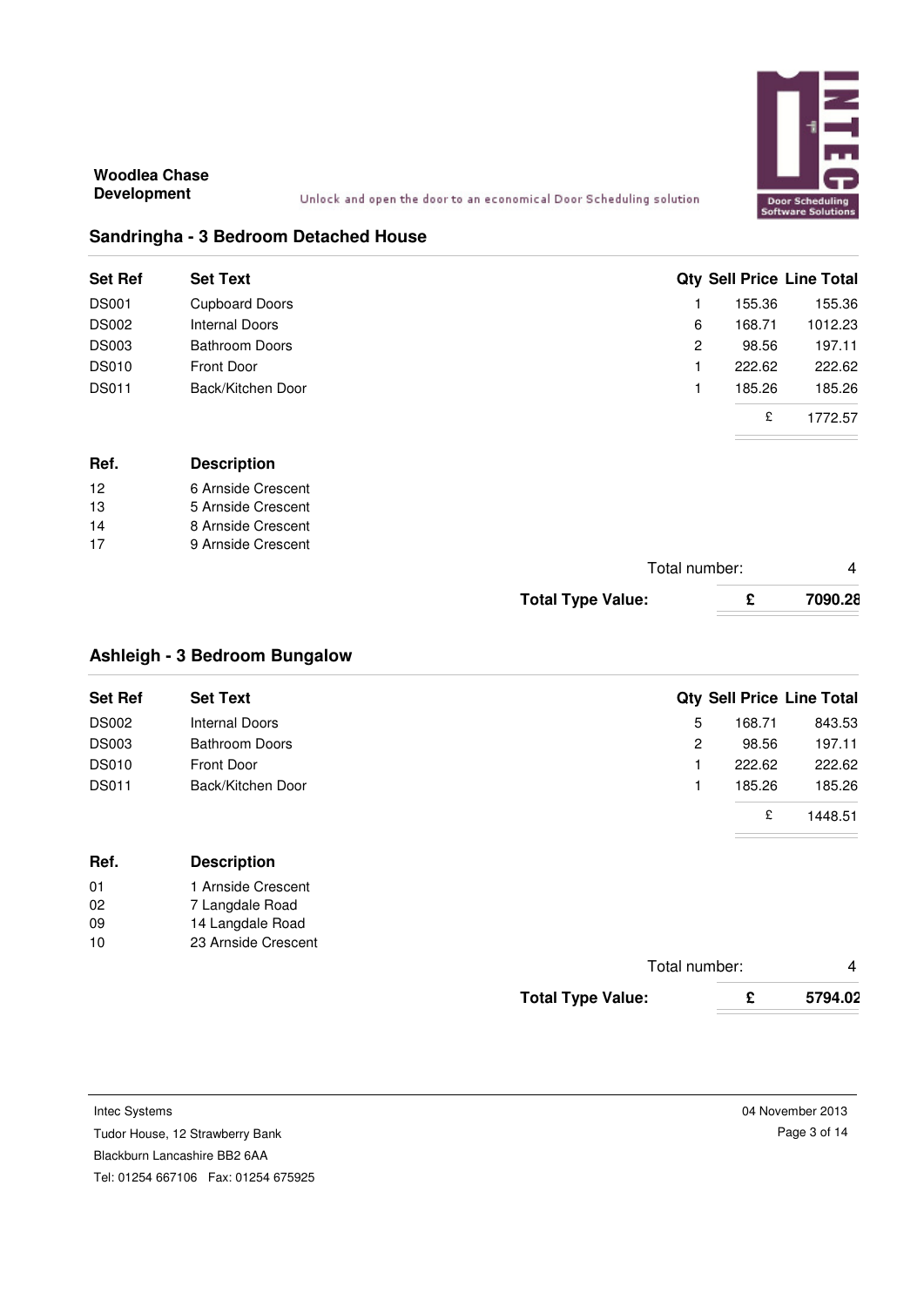

Unlock and open the door to an economical Door Scheduling solution

## **Harley - 2 Bedroom Semi Detached House**

|                 |                                                                            | <b>Qty Sell Price Line Total</b> |
|-----------------|----------------------------------------------------------------------------|----------------------------------|
| 4               | 168.71                                                                     | 674.82                           |
|                 | 98.56                                                                      | 98.56                            |
|                 | 222.62                                                                     | 222.62                           |
|                 | 185.26                                                                     | 185.26                           |
|                 | £                                                                          | 1181.25                          |
| <b>Set Text</b> | Internal Doors<br><b>Bathroom Doors</b><br>Front Door<br>Back/Kitchen Door |                                  |

## **Ref. Description**

| 45 | 13 Grange Road    |
|----|-------------------|
| 67 | 105 Langdale Road |

| Total number:            |   |         |
|--------------------------|---|---------|
| <b>Total Type Value:</b> | £ | 2362.49 |

Intec Systems Tudor House, 12 Strawberry Bank Blackburn Lancashire BB2 6AA Tel: 01254 667106 Fax: 01254 675925 04 November 2013 Page 4 of 14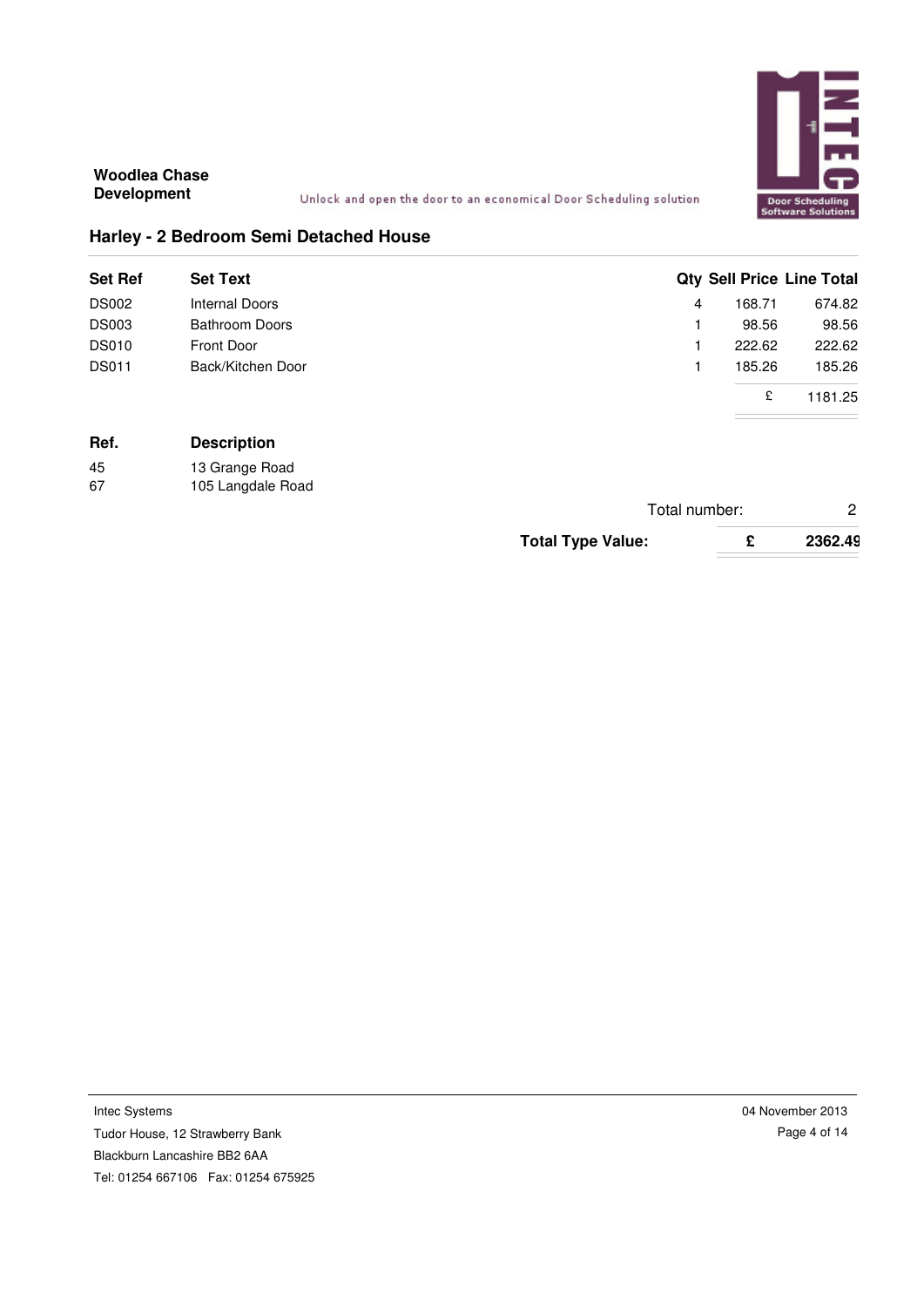

# **Summary**

| Ref. | Type       | <b>Description</b>                                | Value   |
|------|------------|---------------------------------------------------|---------|
| 01   | Ashleigh   | 3 Bedroom Bungalow                                | 1448.51 |
| 02   | Ashleigh   | 3 Bedroom Bungalow                                | 1448.51 |
| 03   | Bellingham | 4 Bedroom Detached House with 2 ensuite bathrooms | 2985.41 |
| 05   | Bellingham | 4 Bedroom Detached House with 2 ensuite bathrooms | 2985.41 |
| 07   | Bellingham | 4 Bedroom Detached House with 2 ensuite bathrooms | 2985.41 |
| 09   | Ashleigh   | 3 Bedroom Bungalow                                | 1448.51 |
| 10   | Ashleigh   | 3 Bedroom Bungalow                                | 1448.51 |
| 11   | Bellingham | 4 Bedroom Detached House with 2 ensuite bathrooms | 2985.41 |
| 12   | Sandringha | 3 Bedroom Detached House                          | 1772.57 |
| 13   | Sandringha | 3 Bedroom Detached House                          | 1772.57 |
| 14   | Sandringha | 3 Bedroom Detached House                          | 1772.57 |
| 17   | Sandringha | 3 Bedroom Detached House                          | 1772.57 |
| 23   | Bellingham | 4 Bedroom Detached House with 2 ensuite bathrooms | 2985.41 |
| 45   | Harley     | 2 Bedroom Semi Detached House                     | 1181.25 |
| 67   | Harley     | 2 Bedroom Semi Detached House                     | 1181.25 |
|      |            |                                                   |         |

**15 items Total Value £ 30173.84**

Intec Systems Tudor House, 12 Strawberry Bank Blackburn Lancashire BB2 6AA Tel: 01254 667106 Fax: 01254 675925 04 November 2013 Page 5 of 14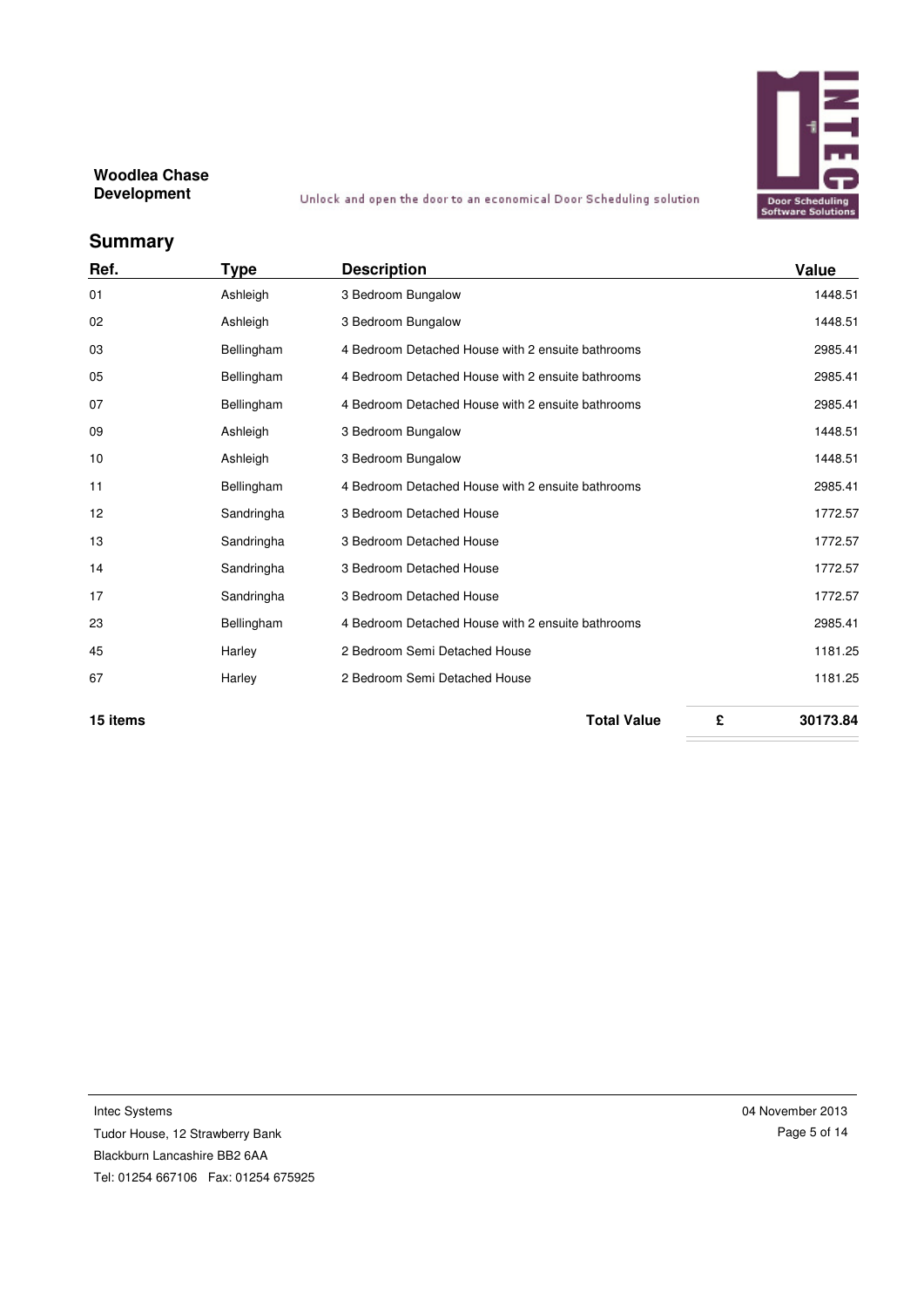

Unlock and open the door to an economical Door Scheduling solution

## **Door Set Summary**

**Hardware Set Ref: DS001 Cupboard Doors**

| <b>Product</b> | <b>Description</b>                  | Quantity    | <b>Price</b> | Unit | Value   |
|----------------|-------------------------------------|-------------|--------------|------|---------|
|                | 9000-111RXA/305XA HEWILEVER ON ROSE |             | 93.03 PAIR   |      | 93.03   |
| 9000-2657      | UNION MORTICE LATCH                 |             | 35.64 Each   |      | 35.64   |
| 9000-H-102     | R & T HI-LOAD H102 BUTT HINGE 100mm |             | 26.69 Each   |      | 26.69   |
|                |                                     | 9 Doors $@$ | $155.36 = E$ |      | 1398.24 |

Intec Systems Tudor House, 12 Strawberry Bank Blackburn Lancashire BB2 6AA Tel: 01254 667106 Fax: 01254 675925 04 November 2013 Page 6 of 14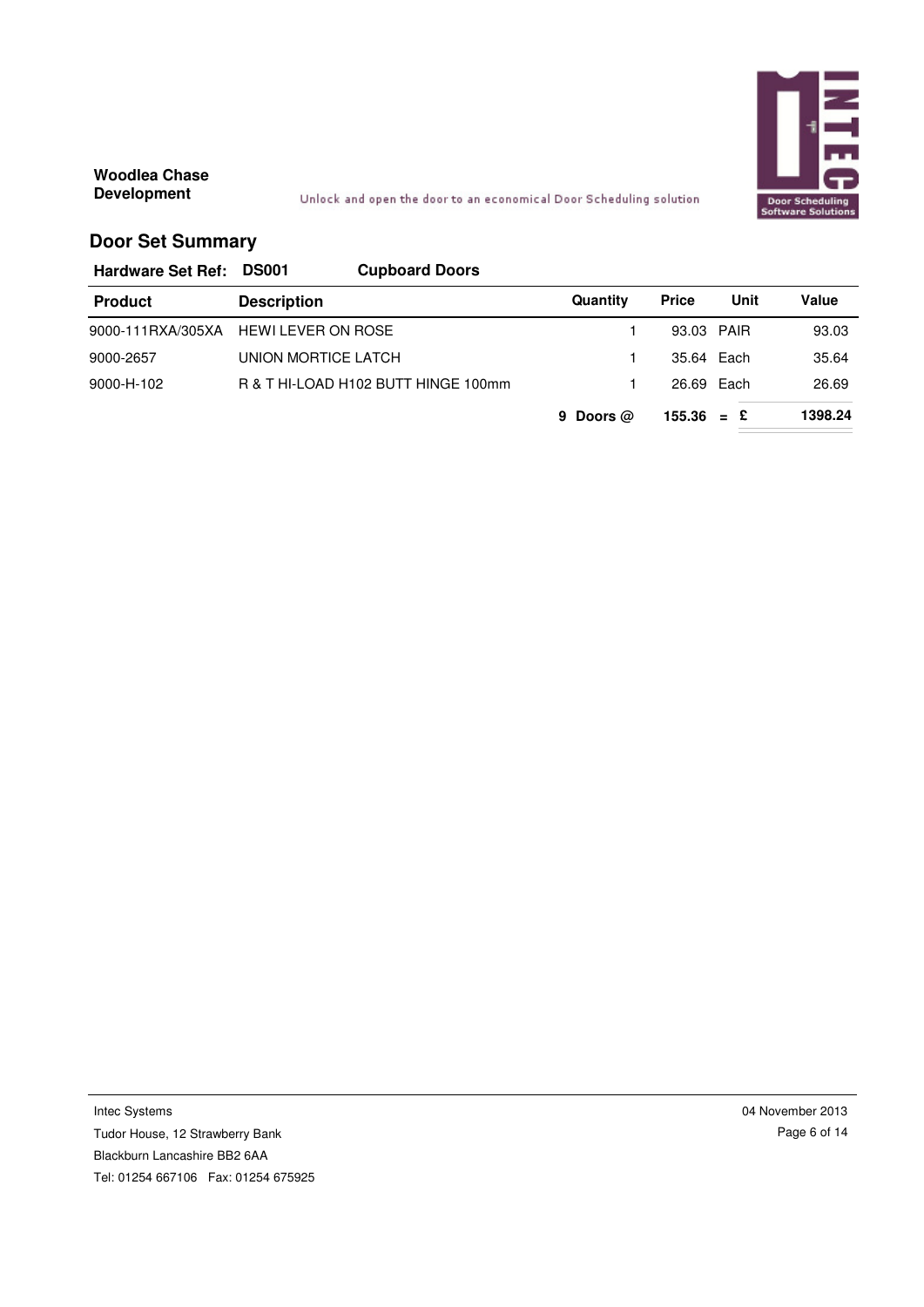

### Unlock and open the door to an economical Door Scheduling solution

| Hardware Set Ref: DS002 |                           | <b>Internal Doors</b>               |              |              |               |          |
|-------------------------|---------------------------|-------------------------------------|--------------|--------------|---------------|----------|
| <b>Product</b>          | <b>Description</b>        |                                     | Quantity     | <b>Price</b> | Unit          | Value    |
| 9000-111RXA/305XA       | <b>HEWI LEVER ON ROSE</b> |                                     |              | 93.03 PAIR   |               | 93.03    |
| 9000-2657               | UNION MORTICE LATCH       |                                     |              | 35.64 Each   |               | 35.64    |
| 9000-H-102              |                           | R & T HI-LOAD H102 BUTT HINGE 100mm | 1.5          | 26.69 Each   |               | 40.04    |
|                         |                           |                                     | 92 Doors $@$ | 168.71       | £<br>$\equiv$ | 15520.86 |

Intec Systems Tudor House, 12 Strawberry Bank Blackburn Lancashire BB2 6AA Tel: 01254 667106 Fax: 01254 675925 04 November 2013 Page 7 of 14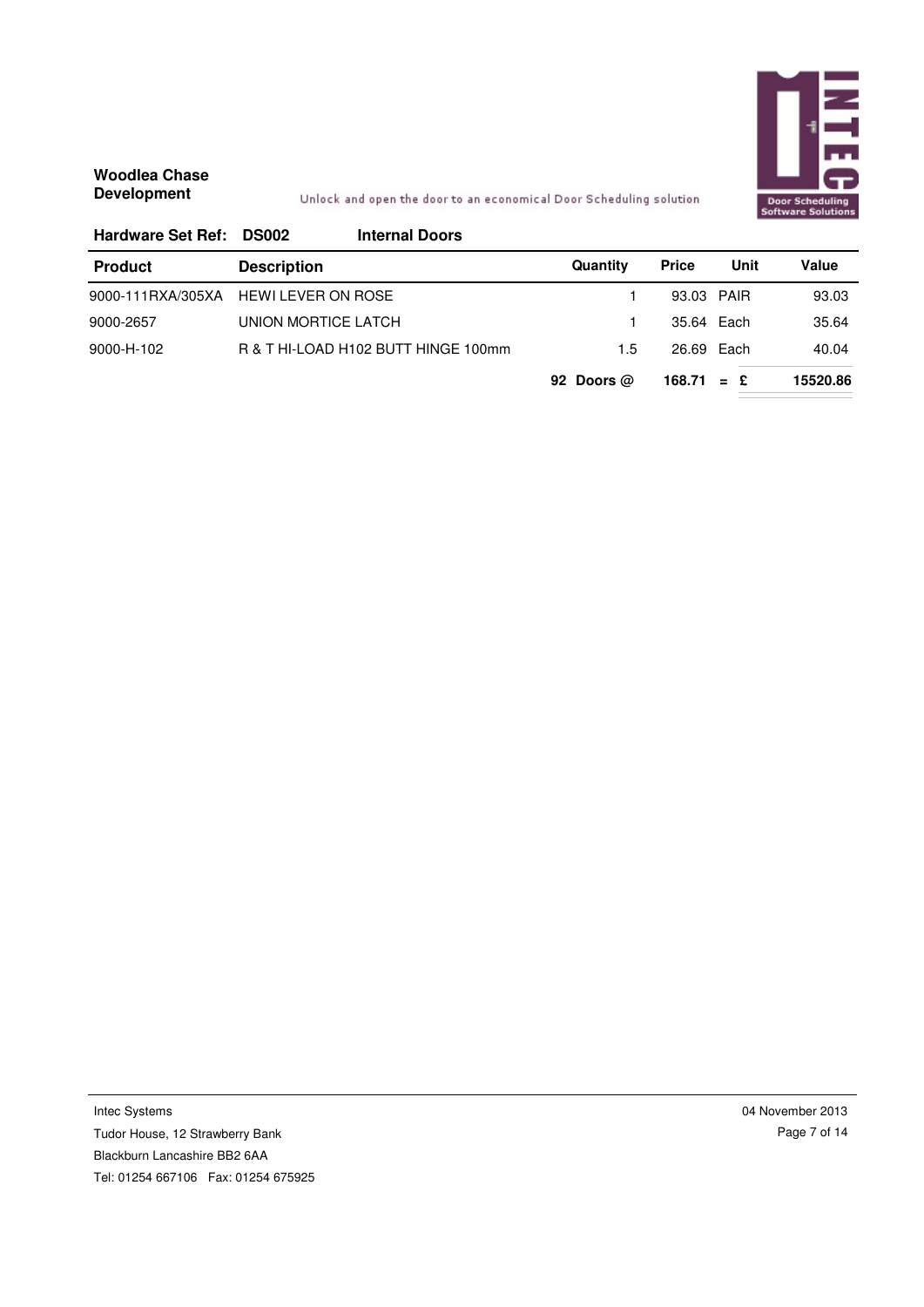

Unlock and open the door to an economical Door Scheduling solution

| <b>Hardware Set Ref:</b>              | <b>DS003</b>        | <b>Bathroom Doors</b>               |              |              |      |         |
|---------------------------------------|---------------------|-------------------------------------|--------------|--------------|------|---------|
| <b>Product</b>                        | <b>Description</b>  |                                     | Quantity     | <b>Price</b> | Unit | Value   |
| 9000-130R02.110FBM. HEWI BATHROOM SET |                     |                                     |              | 22.88 Set    |      | 22.88   |
| 9000-2657                             | UNION MORTICE LATCH |                                     |              | 35.64 Each   |      | 35.64   |
| 9000-H-102                            |                     | R & T HI-LOAD H102 BUTT HINGE 100mm | 1.5          | 26.69 Each   |      | 40.04   |
|                                       |                     |                                     | 38 Doors $@$ | $98.56 = £$  |      | 3745.09 |

Intec Systems Tudor House, 12 Strawberry Bank Blackburn Lancashire BB2 6AA Tel: 01254 667106 Fax: 01254 675925 04 November 2013 Page 8 of 14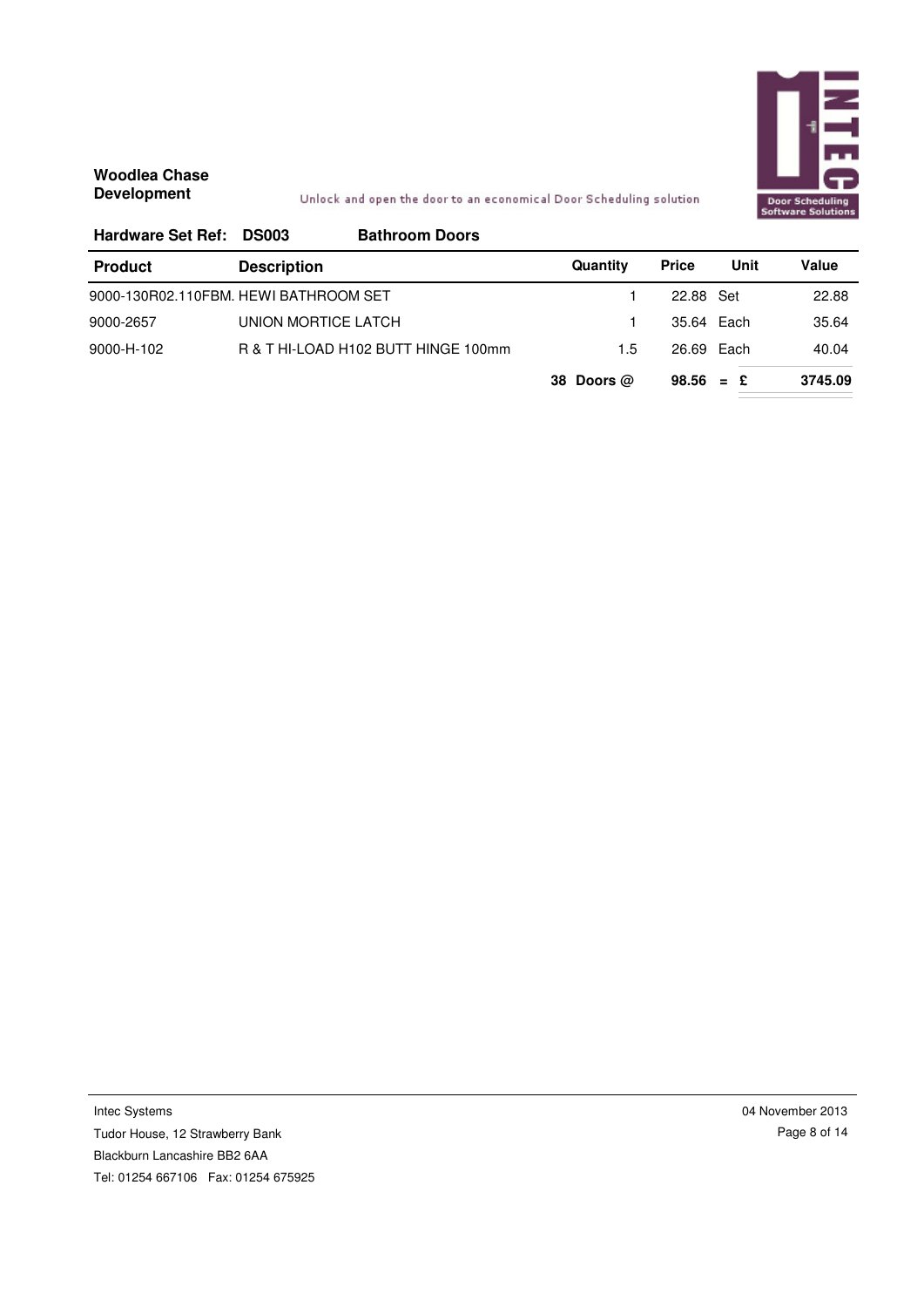

Unlock and open the door to an economical Door Scheduling solution

| <b>Hardware Set Ref:</b> | <b>DS004</b>              | <b>Wardrobe Single Door</b>         |              |              |            |         |
|--------------------------|---------------------------|-------------------------------------|--------------|--------------|------------|---------|
| <b>Product</b>           | <b>Description</b>        |                                     | Quantity     | <b>Price</b> | Unit       | Value   |
| 9000-111RXA/305XA        | <b>HEWI LEVER ON ROSE</b> |                                     |              |              | 93.03 PAIR | 93.03   |
| 9000-2657                | UNION MORTICE LATCH       |                                     |              | 35.64 Each   |            | 35.64   |
| 9000-H-102               |                           | R & T HI-LOAD H102 BUTT HINGE 100mm |              |              | 26.69 Each | 26.69   |
|                          |                           |                                     | 10 Doors $@$ | $155.36 = £$ |            | 1553.60 |

Intec Systems

Tudor House, 12 Strawberry Bank Blackburn Lancashire BB2 6AA Tel: 01254 667106 Fax: 01254 675925 04 November 2013 Page 9 of 14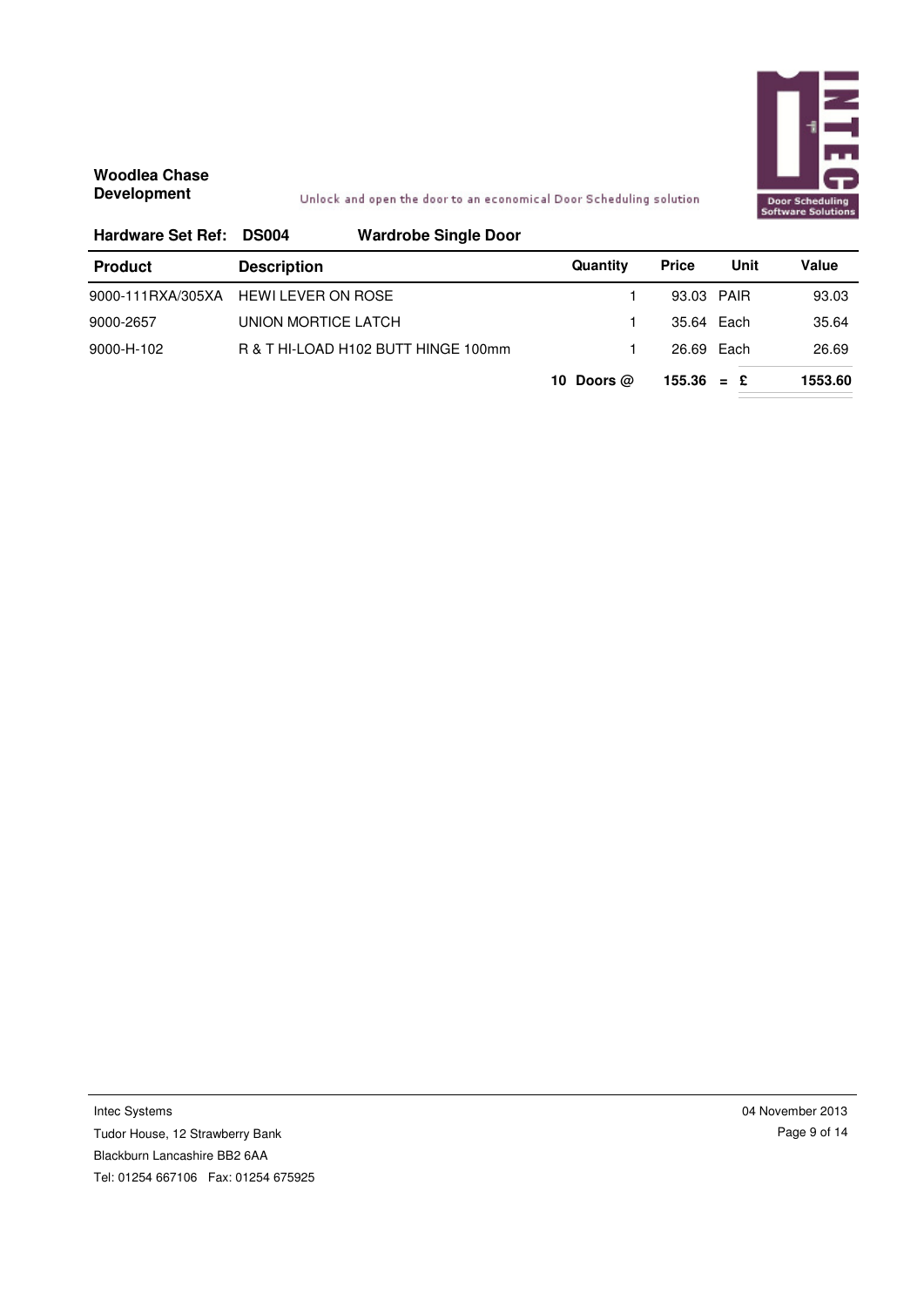

#### Unlock and open the door to an economical Door Scheduling solution

| <b>Hardware Set Ref:</b> | <b>DS005</b>       | <b>Wardrobe Double Doors</b>        |              |              |       |         |
|--------------------------|--------------------|-------------------------------------|--------------|--------------|-------|---------|
| <b>Product</b>           | <b>Description</b> |                                     | Quantity     | <b>Price</b> | Unit  | Value   |
| 9000-E 1511              | ADJ.ROLLER CATCH   |                                     |              | 38.92 Each   |       | 38.92   |
| 9000-H-102               |                    | R & T HI-LOAD H102 BUTT HINGE 100mm | 2            | 26.69 Each   |       | 53.38   |
| 9000-ZZ11178QQ           | MAGNETIC CATCH     |                                     | 2            | 45.75 Each   |       | 91.50   |
|                          |                    |                                     | 10 Doors $@$ | 183.80       | $=$ £ | 1838.00 |

Intec Systems Tudor House, 12 Strawberry Bank Blackburn Lancashire BB2 6AA Tel: 01254 667106 Fax: 01254 675925 04 November 2013 Page 10 of 14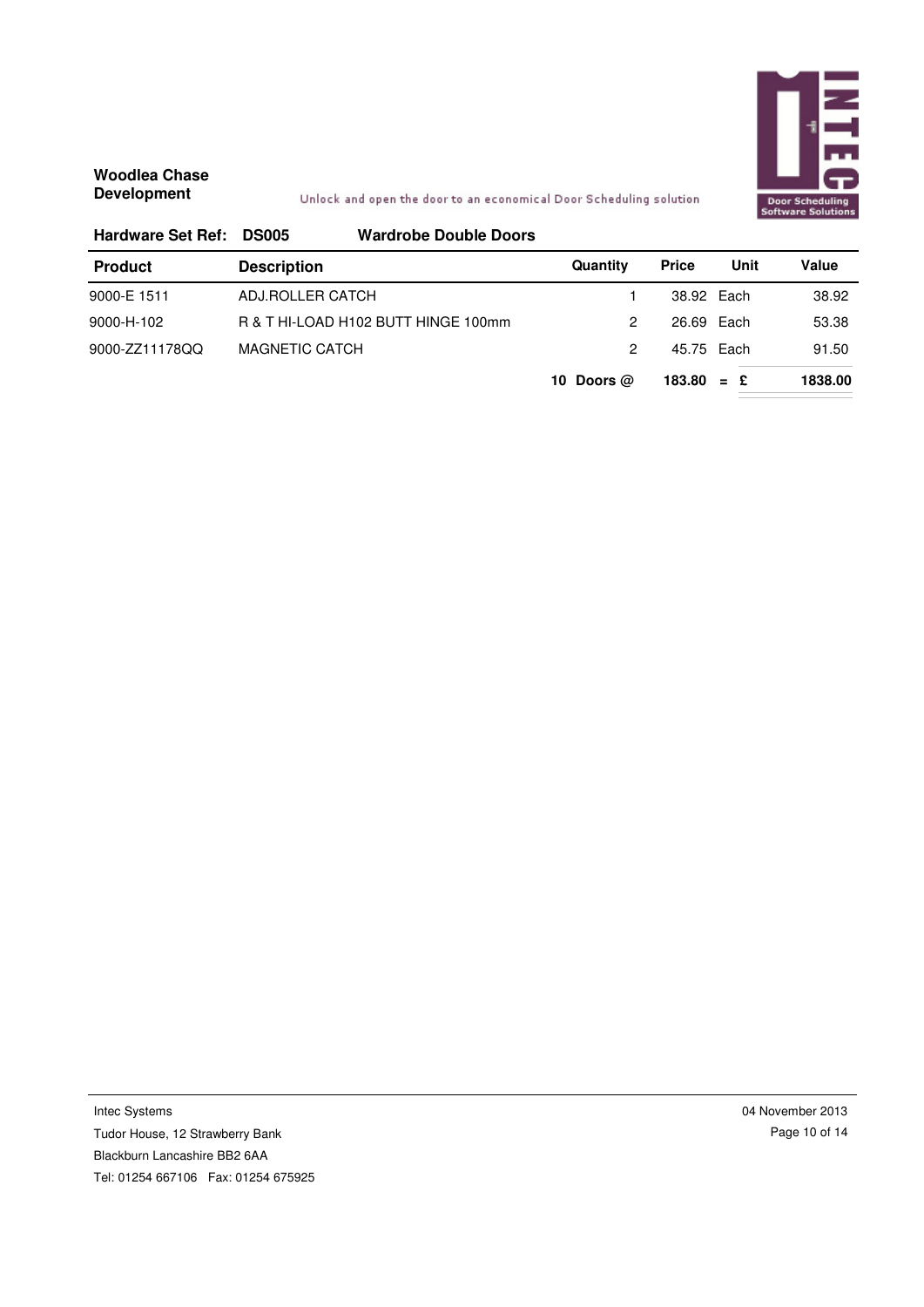

#### Unlock and open the door to an economical Door Scheduling solution

| Hardware Set Ref: DS010 | <b>Front Door</b>                                   |                  |              |       |              |
|-------------------------|-----------------------------------------------------|------------------|--------------|-------|--------------|
| <b>Product</b>          | <b>Description</b>                                  | Quantity         | <b>Price</b> | Unit  | <b>Value</b> |
| 9000-111R01.530PZ       | LEVER/ROSE/ESCUTCHEON                               |                  | 26.30 Set    |       | 26.30        |
| 9000-98.834             | <b>FLUSH BOLT</b>                                   | 2                | 29.00 Each   |       | 58.00        |
| 9000-G5005              | GUADIAN 5 LEVER MORTICE DEADI OCK                   |                  | 60.92 Each   |       | 60.92        |
| 9000-H-102              | R & T HI-I OAD H102 BUTT HINGE 100mm                | 1.5              | 26.69 Each   |       | 40.04        |
| 9000-HEXBEL             | HEWI EXTERNAL BELL PUSH X2 C/W ONE<br><b>BUZZER</b> |                  | 37.36 Each   |       | 37.36        |
|                         |                                                     | Doors $@$<br>15. | 222.62       | $=$ £ | 3339.23      |

Intec Systems Tudor House, 12 Strawberry Bank Blackburn Lancashire BB2 6AA Tel: 01254 667106 Fax: 01254 675925 04 November 2013 Page 11 of 14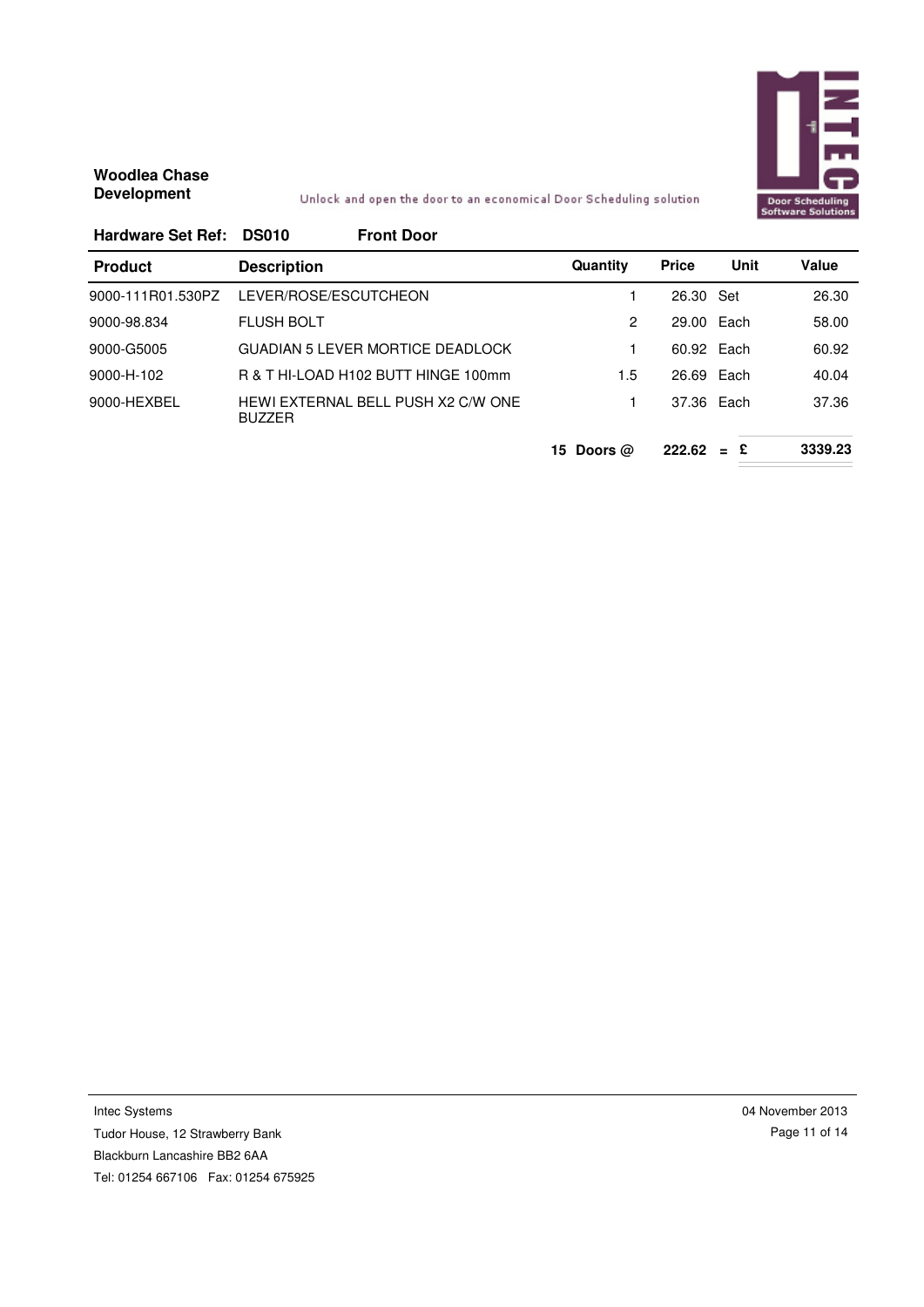

Unlock and open the door to an economical Door Scheduling solution

| Hardware Set Ref: DS011 | <b>Back/Kitchen Door</b>                |              |              |      |         |
|-------------------------|-----------------------------------------|--------------|--------------|------|---------|
| <b>Product</b>          | <b>Description</b>                      | Quantity     | <b>Price</b> | Unit | Value   |
| 9000-111R01.530PZ       | LEVER/ROSE/ESCUTCHEON                   |              | 26.30 Set    |      | 26.30   |
| 9000-98.834             | <b>FLUSH BOLT</b>                       | 2            | 29.00 Each   |      | 58.00   |
| 9000-G5005              | <b>GUADIAN 5 LEVER MORTICE DEADLOCK</b> |              | 60.92 Each   |      | 60.92   |
| 9000-H-102              | R & T HI-LOAD H102 BUTT HINGE 100mm     | 1.5          | 26.69 Each   |      | 40.04   |
|                         |                                         | 15 Doors $@$ | $185.26 = E$ |      | 2778.83 |

Intec Systems Tudor House, 12 Strawberry Bank Blackburn Lancashire BB2 6AA Tel: 01254 667106 Fax: 01254 675925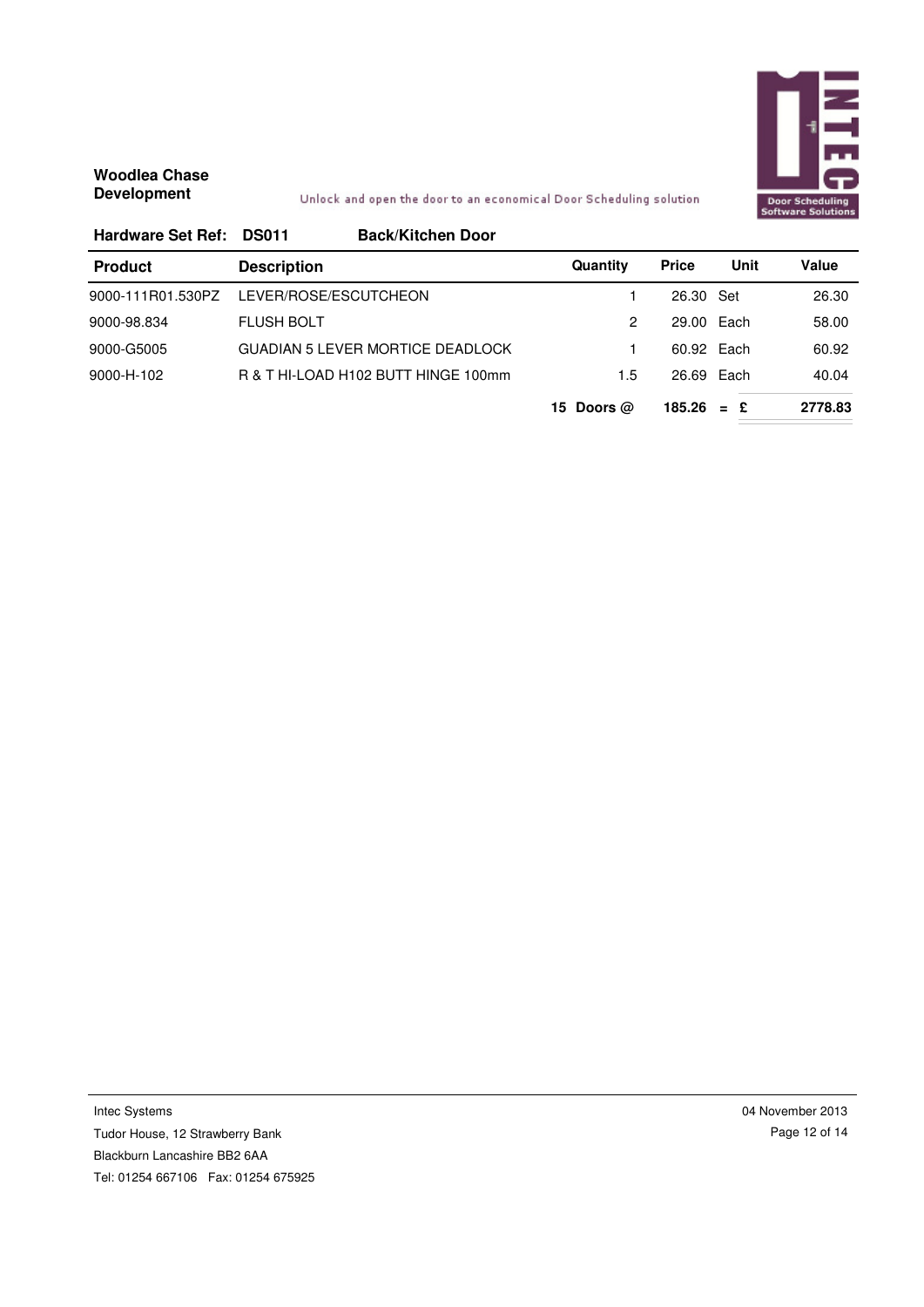

Unlock and open the door to an economical Door Scheduling solution

# **Product Summary**

| <b>Product Code</b> | <b>Description</b>                        | Qty | Price Unit |            | Value    |
|---------------------|-------------------------------------------|-----|------------|------------|----------|
| 9000-ZZ11178QQ      | <b>MAGNETIC CATCH</b>                     | 20  |            | 45.75 Each | 915.00   |
| 9000-H-102          | R & T HI-LOAD H102 BUTT HINGE 100mm       | 279 |            | 26.69 Each | 7446.51  |
| 9000-G5005          | <b>GUADIAN 5 LEVER MORTICE DEADLOCK</b>   | 30  |            | 60.92 Each | 1827.60  |
| 9000-E 1511         | ADJ.ROLLER CATCH                          | 10  |            | 38.92 Each | 389.20   |
| 9000-2657           | UNION MORTICE LATCH                       | 149 |            | 35.64 Each | 5310.36  |
| 9000-130R02.110F    | <b>HEWI BATHROOM SET</b>                  | 38  | 22.88 Set  |            | 869.44   |
| 9000-111RXA/305X    | <b>HEWI LEVER ON ROSE</b>                 | 111 |            | 93.03 PAIR | 10326.33 |
| 9000-111R01.530P    | LEVER/ROSE/ESCUTCHEON                     | 30  | 26.30 Set  |            | 789.00   |
| 9000-98.834         | <b>FLUSH BOLT</b>                         | 60  |            | 29.00 Each | 1740.00  |
| 9000-HEXBEL         | HEWI EXTERNAL BELL PUSH X2 C/W ONE BUZZER | 15  |            | 37.36 Each | 560.40   |
|                     | <b>Total Items:</b>                       | 742 | Value:     | £          | 30173.84 |

Intec Systems

Tudor House, 12 Strawberry Bank Blackburn Lancashire BB2 6AA Tel: 01254 667106 Fax: 01254 675925 04 November 2013 Page 13 of 14